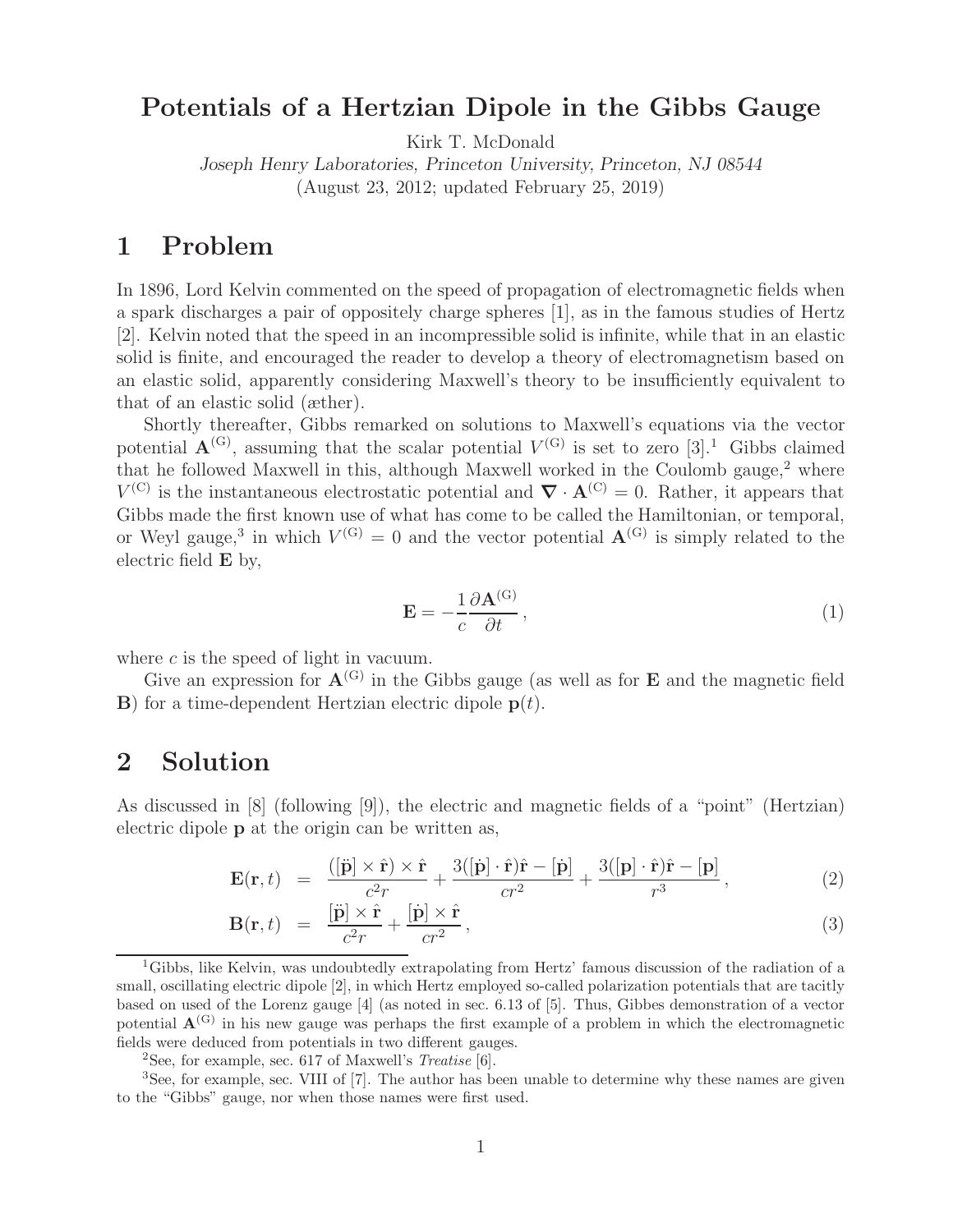where quantities within brackets are evaluated at the retarded time  $t' = t - r/c$ . Integrating eq.  $(1)$ , we find,

$$
\mathbf{A}^{(\mathrm{G})}(\mathbf{r},t) = -c \int_{t_0}^t \mathbf{E}(\mathbf{r},t') dt' + \mathbf{A}_0^{(\mathrm{G})}(\mathbf{r})
$$
  
= 
$$
-\frac{([\dot{\mathbf{p}}] \times \hat{\mathbf{r}}) \times \hat{\mathbf{r}}}{cr} - \frac{3([\mathbf{p}] \cdot \hat{\mathbf{r}})\hat{\mathbf{r}} - [\mathbf{p}]}{r^2} - c \int_{t_0}^t \frac{3(\mathbf{p}(t'-r/c) \cdot \hat{\mathbf{r}})\hat{\mathbf{r}} - \mathbf{p}(t'-r/c)}{r^3} dt', \quad (4)
$$

choosing  $\mathbf{A}_0^{(G)}(\mathbf{r})$  to cancel the terms from the first 2 integrals at time  $t_0$ . The Gibbs-gauge vector potential (4) includes both retarded terms, and "instantaneous" terms, as was noted by Gibbs [3].

If the dipole moment is constant,  $\mathbf{p} = \mathbf{p}_0$ , the vector potential reduces to,<sup>4</sup>

$$
\mathbf{A}^{(\mathrm{G})}(\mathbf{r},t) = -ct\mathbf{E}_0(\mathbf{r}),\tag{5}
$$

ignoring terms independent of  $t$  (whose curls are zero), where,

$$
\mathbf{E}_0(\mathbf{r}) = \frac{3(\mathbf{p}_0 \cdot \hat{\mathbf{r}}) \hat{\mathbf{r}} - \mathbf{p}_0}{r^3}.
$$
 (6)

If the dipole moment oscillates according to  $\mathbf{p} = \mathbf{p}_0 e^{-i\omega t}$ , the vector potential is,

$$
\mathbf{A}^{(\mathrm{G})}(\mathbf{r},t) = ik(\mathbf{p}_0 \times \hat{\mathbf{r}}) \times \hat{\mathbf{r}} \frac{e^{i(kr-\omega t)}}{r} - \left(r + \frac{i}{k}\right) \mathbf{E}_0(\mathbf{r}) e^{i(kr-\omega t)},\tag{7}
$$

where  $k = \omega/c$ , after absorbing a term in  $t_0$  into  $\mathbf{A}_0^{(\text{G})}(\mathbf{r})$ .

*Alternative forms for the vector potential in the Gibbs gauge can be given using eqs. (8.5) and (8.7) of [7], but these do not seem to have any crisper interpretations.*

#### **A Appendix: Potentials in the Lorenz Gauge**

As noted in eqs. (9)-(10) of [9], the potentials in the Lorenz gauge, where  $\nabla \cdot \mathbf{A}^{(L)}$  =  $-\partial V^{(L)}/\partial ct$ , of a Hertzian (point) dipole with arbitrary time dependence are,

$$
\mathbf{A}^{(\mathrm{L})}(\mathbf{r},t) = \frac{[\dot{\mathbf{p}}]}{cr}, \qquad V^{(\mathrm{L})}(\mathbf{r},t) = \frac{[\mathbf{p}] \cdot \hat{\mathbf{r}}}{r^2} + \frac{[\dot{\mathbf{p}}] \cdot \hat{\mathbf{r}}}{cr}.
$$
 (8)

If the dipole moment oscillates according to  $\mathbf{p} = \mathbf{p}_0 e^{-i\omega t}$ , the potentials are,

$$
\mathbf{A}^{(\mathrm{L})}(\mathbf{r},t) = -ik\mathbf{p}_0 \frac{e^{i(kr-\omega t)}}{r}, \qquad V^{(\mathrm{L})}(\mathbf{r},t) = \mathbf{p}_0 \cdot \hat{\mathbf{r}} \frac{e^{i(kr-\omega t)}}{r^2} - ik\mathbf{p}_0 \cdot \hat{\mathbf{r}} \frac{e^{i(kr-\omega t)}}{r}.
$$
 (9)

The potentials in both the Gibbs and Lorenz gauges propagate at speed c, but they have different forms.

<sup>&</sup>lt;sup>4</sup>That the vector potential (5) is time-dependent in a static situation reinforces the general perception that the vector potential does not have direct physical significance. This conventional wisdom is not contradicted by the Aharonov-Bohm effect [10], which depends on differences in the vector potential (as do **E** and **B**) and not on its absolute value.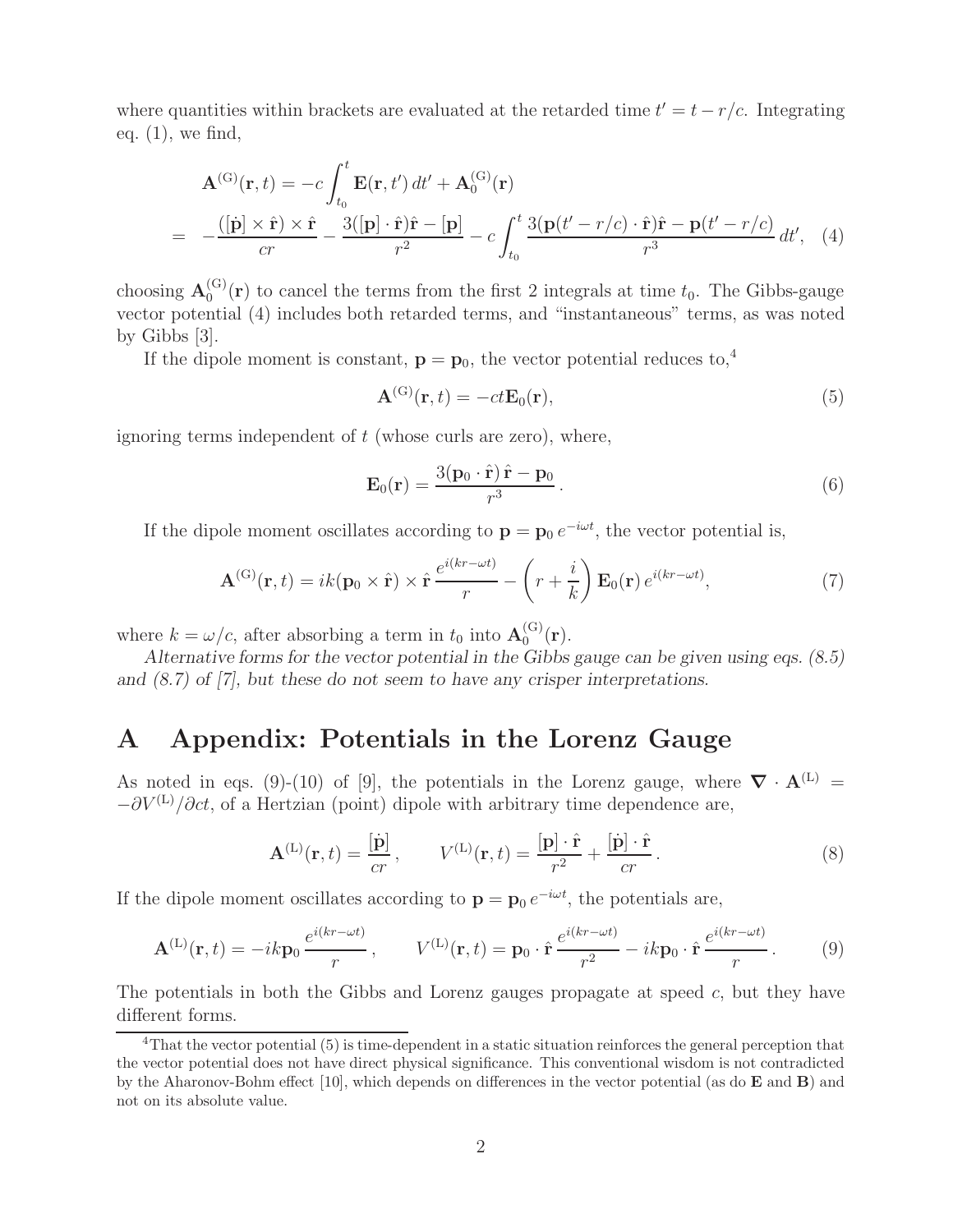## **B Appendix: Potentials in the Coulomb Gauge**

In the Coulomb gauge, where  $\nabla \cdot \mathbf{A}^{(G)} = 0$ , the scalar potential is the instantaneous Coulomb potential, which for a Hertzian dipole with arbitrary time dependence is,

$$
V^{(C)}(\mathbf{r},t) = \frac{\mathbf{p}(\mathbf{r},t) \cdot \hat{\mathbf{r}}}{r^2}.
$$
 (10)

If the dipole moment oscillates according to  $\mathbf{p} = \mathbf{p}_0 e^{-i\omega t}$ , the Coulomb-gauge scalar potential is,

$$
V^{(C)}(\mathbf{r},t) = \mathbf{p_0} \cdot \hat{\mathbf{r}} \frac{e^{-i\omega t}}{r^2}.
$$
 (11)

To compute the vector potential in the Coulomb gauge, we relate it to the vector potential in the Gibbs gauge according to the prescription in eq. (23) of [11],

$$
\mathbf{A}^{(\mathcal{C})}(\mathbf{r},t) = \mathbf{A}^{(\mathcal{G})}(\mathbf{r},t) - c\boldsymbol{\nabla} \int_{-\infty}^{t} V^{(\mathcal{C})}(\mathbf{r},t') dt'. \tag{12}
$$

If the dipole moment oscillates according to  $\mathbf{p} = \mathbf{p}_0 e^{-i\omega t}$ ,

$$
c\int_{-\infty}^{t} V^{(\mathcal{C})}(\mathbf{r}, t') dt' = c\frac{(\mathbf{p_0} \cdot \hat{\mathbf{r}})}{r^2} \int_{-\infty}^{t} e^{-i\omega t'} dt' = \frac{i}{k} \frac{(\mathbf{p_0} \cdot \hat{\mathbf{r}})}{r^2} e^{-i\omega t} = \frac{i}{k} V^{(\mathcal{C})}(\mathbf{r}, t), \quad (13)
$$

taking the scalar potential at  $t = -\infty$  to be its average value of zero at large negative times, such that the Coulomb-gauge vector potential is, recalling eq. (7),

$$
\mathbf{A}^{(C)}(\mathbf{r},t) = ik(\mathbf{p}_0 \times \hat{\mathbf{r}}) \times \hat{\mathbf{r}} \frac{e^{i(kr-\omega t)}}{r} - \left(r + \frac{i}{k}\right) \mathbf{E}_0 e^{i(kr-\omega t)} - \frac{i}{k} \nabla V^{(C)}(\mathbf{r},t)
$$
  
=  $ik(\mathbf{p}_0 \times \hat{\mathbf{r}}) \times \hat{\mathbf{r}} \frac{e^{i(kr-\omega t)}}{r} - \left(r + \frac{i}{k}\right) \mathbf{E}_0 e^{i(kr-\omega t)} + \frac{i \mathbf{E}_0}{k} e^{-i\omega t}.$  (14)

The first two terms of eq. (14) propagate at speed  $c = \omega/k$ , while the third term is instantaneous.

Since  $\nabla \times \mathbf{E}_0 = 0$ , the magnetic field  $\mathbf{B} = \nabla \times \mathbf{A}^{(C)}$  propagates at speed c. Likewise, the electric field  $\mathbf{E} = -\nabla V^{(C)} - \partial \mathbf{A}^{(C)}/\partial ct = -\nabla V^{(C)} + ik\mathbf{A}^{(C)}$  propagates at speed c, as the term  $-\nabla V^{(C)}$  is canceled by the third term in  $ikA^{(C)}$  according to the form (14).

That is, the Coulomb-gauge vector potential  $A^{(C)}$  always contains an instantaneous term whose time derivative cancels the instantaneous term  $-\nabla V^{(C)}$ , such that the electric field **E** propagates at speed c.

### **References**

[1] Lord Kelvin, *Velocity of Propagation of Electrostatic Forces*, Nature **53**, 316 (1896), http://kirkmcd.princeton.edu/examples/EM/kelvin\_nature\_53\_316\_96.pdf